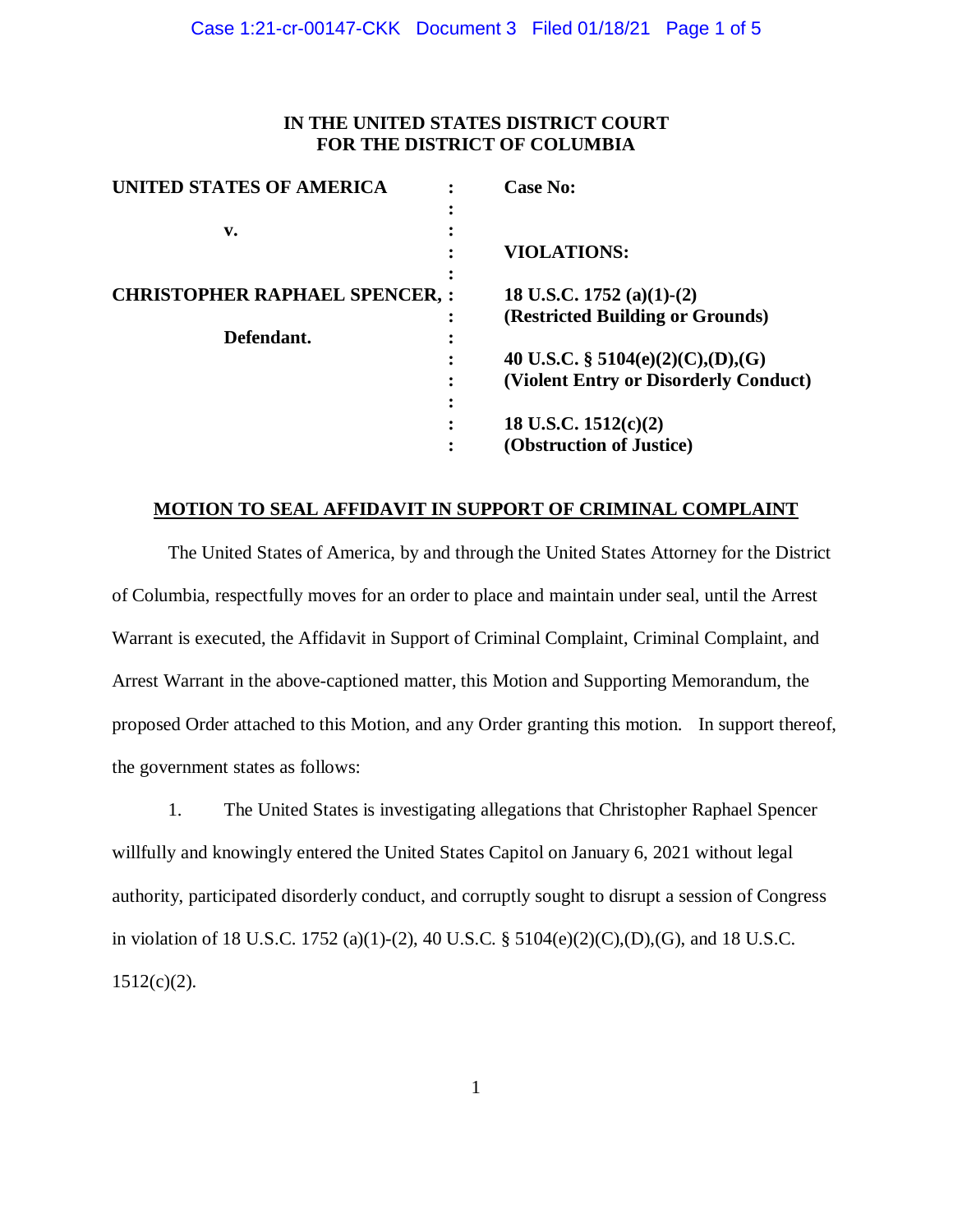### Case 1:21-cr-00147-CKK Document 3 Filed 01/18/21 Page 2 of 5

2. The Affidavit in Support of Criminal Complaint references evidence gathered in the course of the investigation, including the use of a digital device in furtherance of the crime. The public disclosure of the Government's evidence could compromise the integrity of the investigation, including the ability of the United States to locate and arrest the defendant, which also may lead to the destruction of evidence in other locations including the digital device. Additionally, if the defendant is alerted to the investigation, there may be an interaction with law enforcement that could endanger law enforcement when they attempt to arrest him. Thus, a sealing order is necessary to avoid hindering the ongoing investigation in this matter.

2. As stated in Washington Post v. Robinson, 935 F.2d 282, 288 (D.C. Cir. 1999), there is a presumption of access to Court proceedings. But, this can be overridden if "'(1) closure serves a compelling interest; (2) there is a substantial probability that, in the absence of closure, this compelling interest would be harmed; and (3) there are no alternatives to closure that would adequately protect the compelling interest.'" Id. at 290 (quoting Oregonian Pub. Co. v. United States Dist. Court, 920 F.2d 1462, 1466 (9th Cir. 1990)).

3. In this matter, the United States has a compelling interest in preserving the integrity of its investigation and arresting the defendant. A limited sealing order ensuring that filings related to the Criminal Complaint and Arrest Warrant are not accessible from the Court's public files is narrowly tailored to serve a compelling interest.

4. Furthermore, the United States respectfully submits that complying with the normal notice requirements of Washington Post would defeat the purpose of the motion to seal. Persons who know the criminal justice system also know that docketing a motion to seal an Affidavit in Support of Criminal Complaint and Arrest Warrant, or a resulting sealing order,

2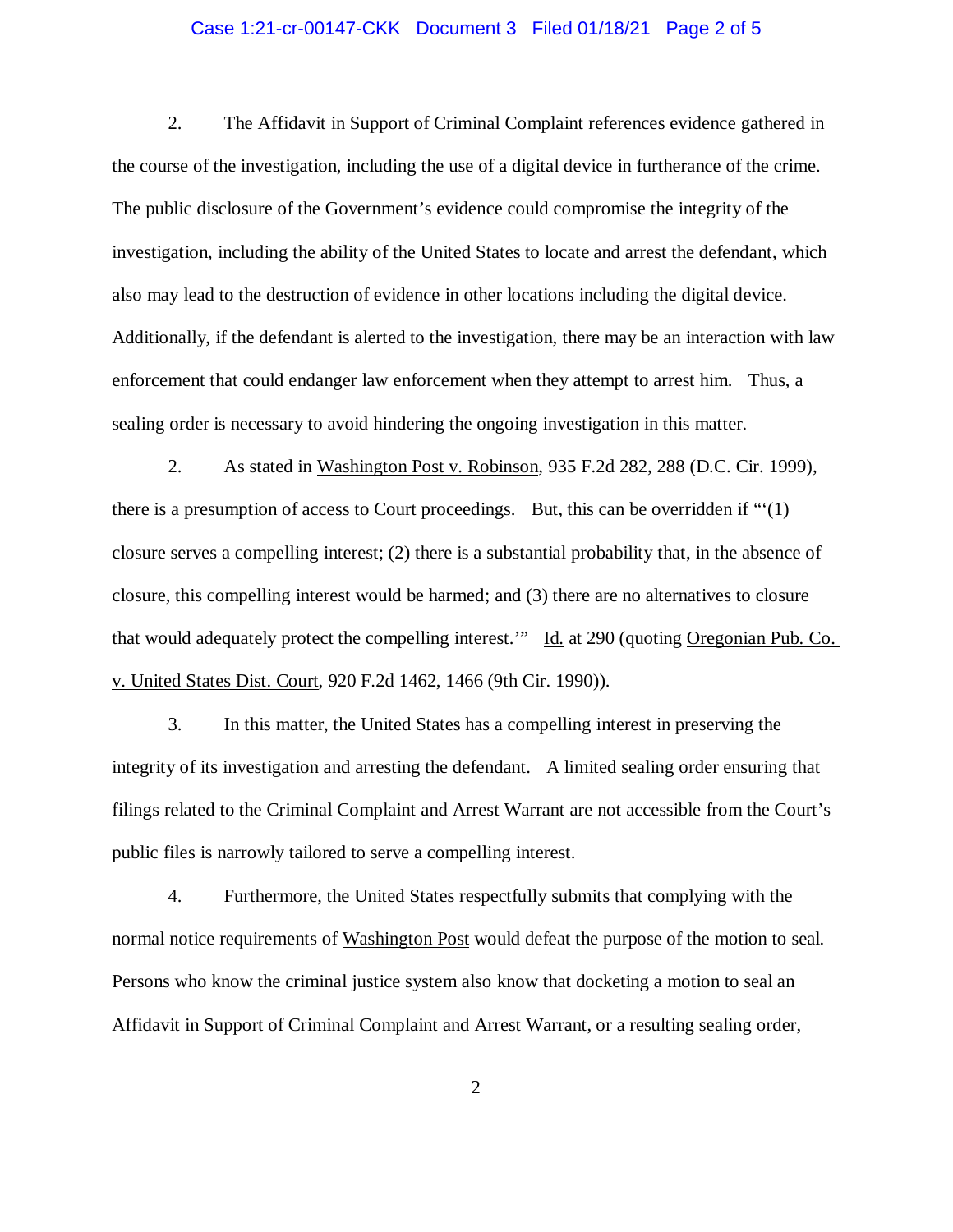### Case 1:21-cr-00147-CKK Document 3 Filed 01/18/21 Page 3 of 5

means that the defendant is charged with a crime, and the Government intends to arrest her.

Thus, if this Motion or a sealing order were to become public, it would be the same as making

public the Complaint and Arrest Warrant.

**WHEREFORE**, the United States respectfully requests that this Court issue an Order directing that the Clerk of the Court place and maintain under seal, until execution of the Arrest Warrant, the Affidavit in Support of Criminal Complaint, this Motion and Supporting Memorandum, the proposed Order attached to this Motion, and any Order granting this motion.

Respectfully submitted,

MICHAEL SHERWIN ACTING UNITED STATES ATTORNEY

 $\sqrt{s}$ /

by:

Laura Carne N.Y. Bar No. 992454 Assistant United States Attorney 555 4<sup>th</sup> Street, N.W. Washington, D.C. 20530 (202) 252-7667 Laura.crane@usdoj.gov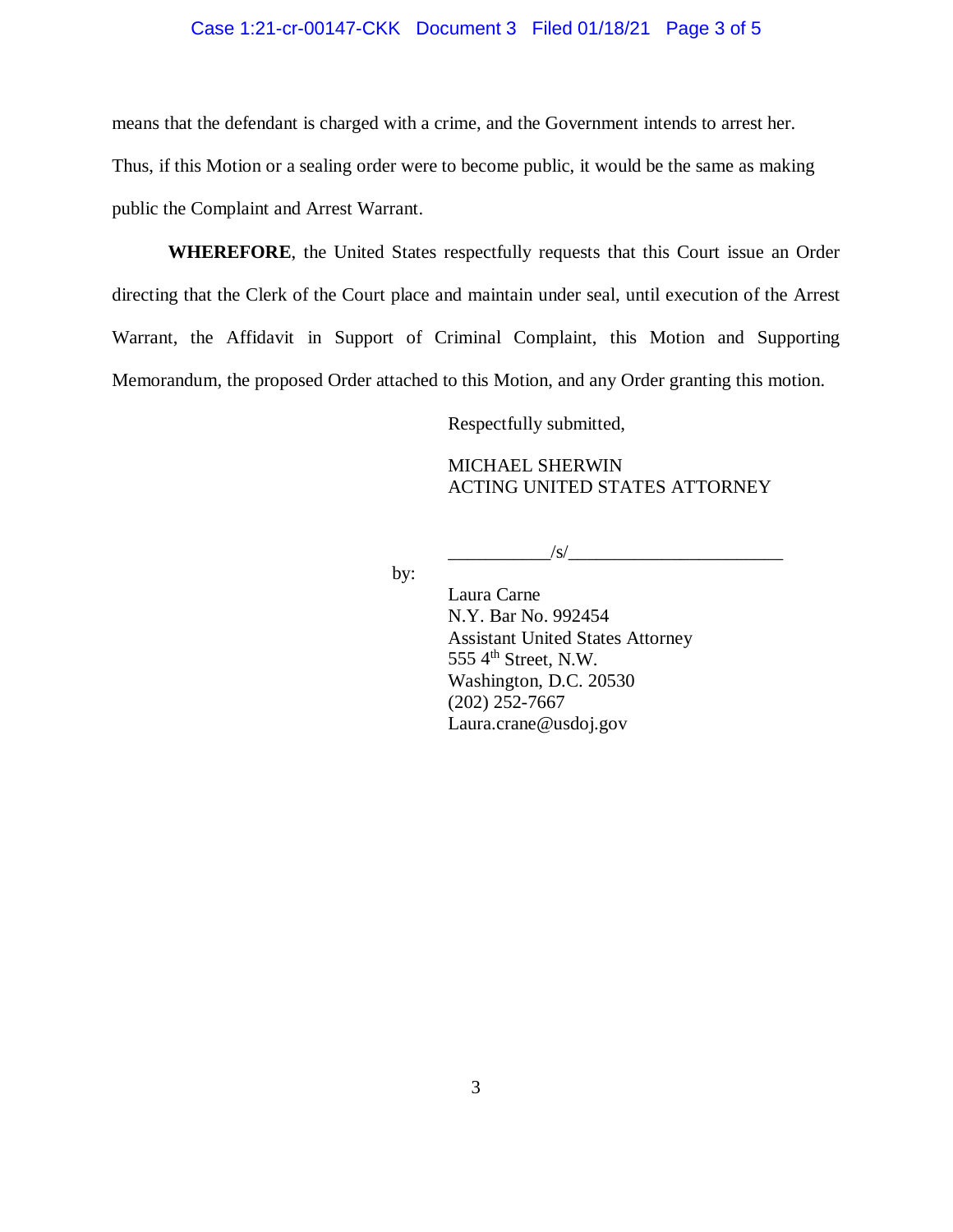# **IN THE UNITED STATES DISTRICT COURT FOR THE DISTRICT OF COLUMBIA**

| <b>UNITED STATES OF AMERICA</b>      | <b>Case No:</b>                       |
|--------------------------------------|---------------------------------------|
|                                      |                                       |
| v.                                   |                                       |
|                                      | <b>VIOLATIONS:</b>                    |
| <b>CHRISTOPHER RAPHAEL SPENCER,:</b> | 18 U.S.C. 1752 (a)(1)-(2)             |
|                                      | (Restricted Building or Grounds)      |
| Defendant.                           |                                       |
|                                      | 40 U.S.C. § 5104(e)(2)(C),(D),(G)     |
|                                      | (Violent Entry or Disorderly Conduct) |
|                                      |                                       |
|                                      | 18 U.S.C. $1512(c)(2)$                |
|                                      | (Obstruction of Justice)              |

#### **ORDER**

This matter having come before the Court pursuant to the application of the United States to seal criminal complaint, the Court finds that, because of such reasonable grounds to believe the disclosure will result in flight from prosecution, potential danger to law enforcement, destruction of or tampering with evidence, intimidation of potential witnesses, and serious jeopardy to the investigation, the United States has established that a compelling governmental interest exists to justify the requested sealing.

1. IT IS THEREFORE ORDERED that the application is hereby GRANTED, and that the affidavit in support of criminal complaint and other related materials, the instant application to seal, and this Order are sealed until the arrest warrant is executed.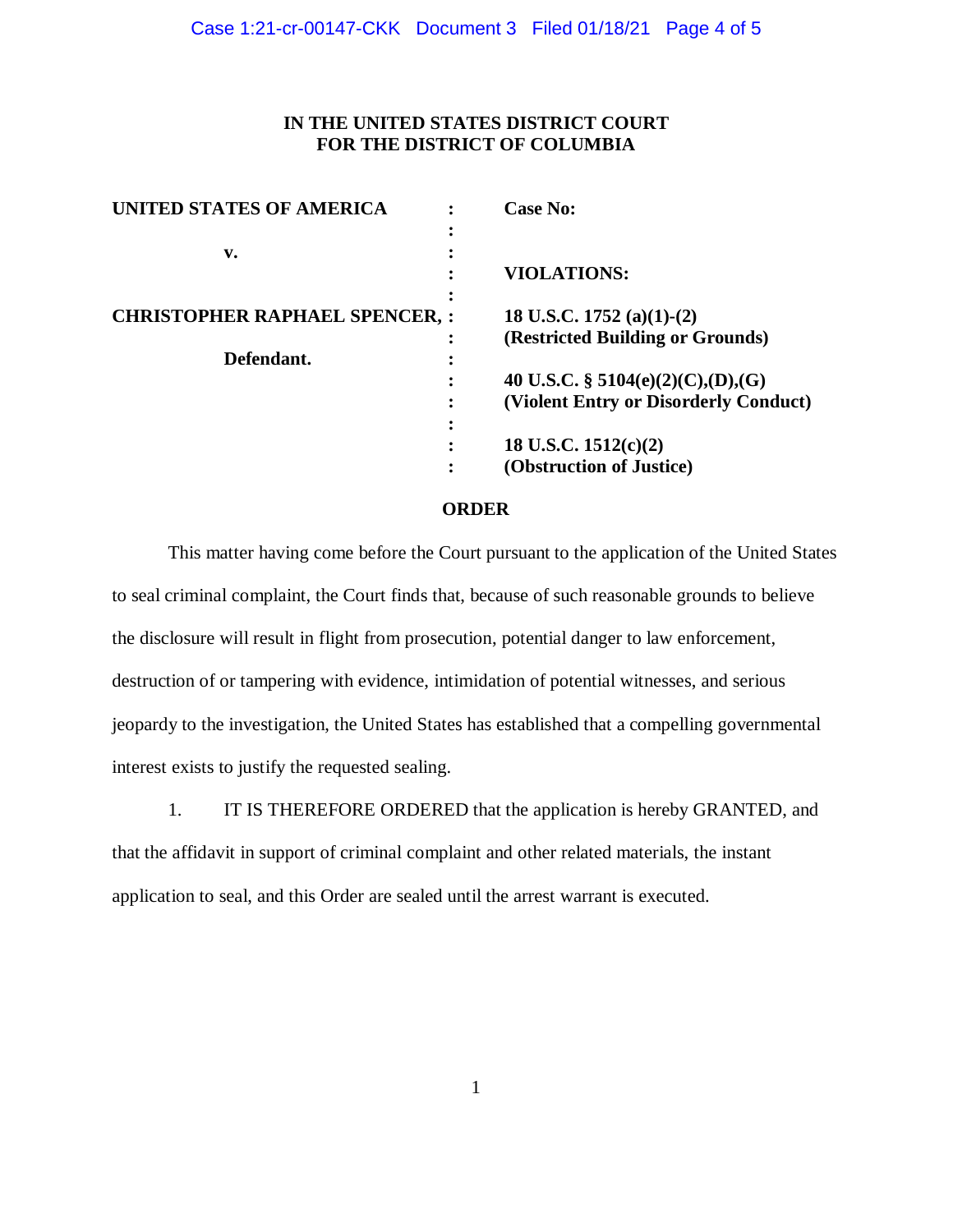Case 1:21-cr-00147-CKK Document 3 Filed 01/18/21 Page 5 of 5

2. IT IS FURTHER ORDERED that the Clerk's office shall delay any entry on the public docket of the arrest warrant until it is executed.

Date:

UNITED STATES MAGISTRATE JUDGE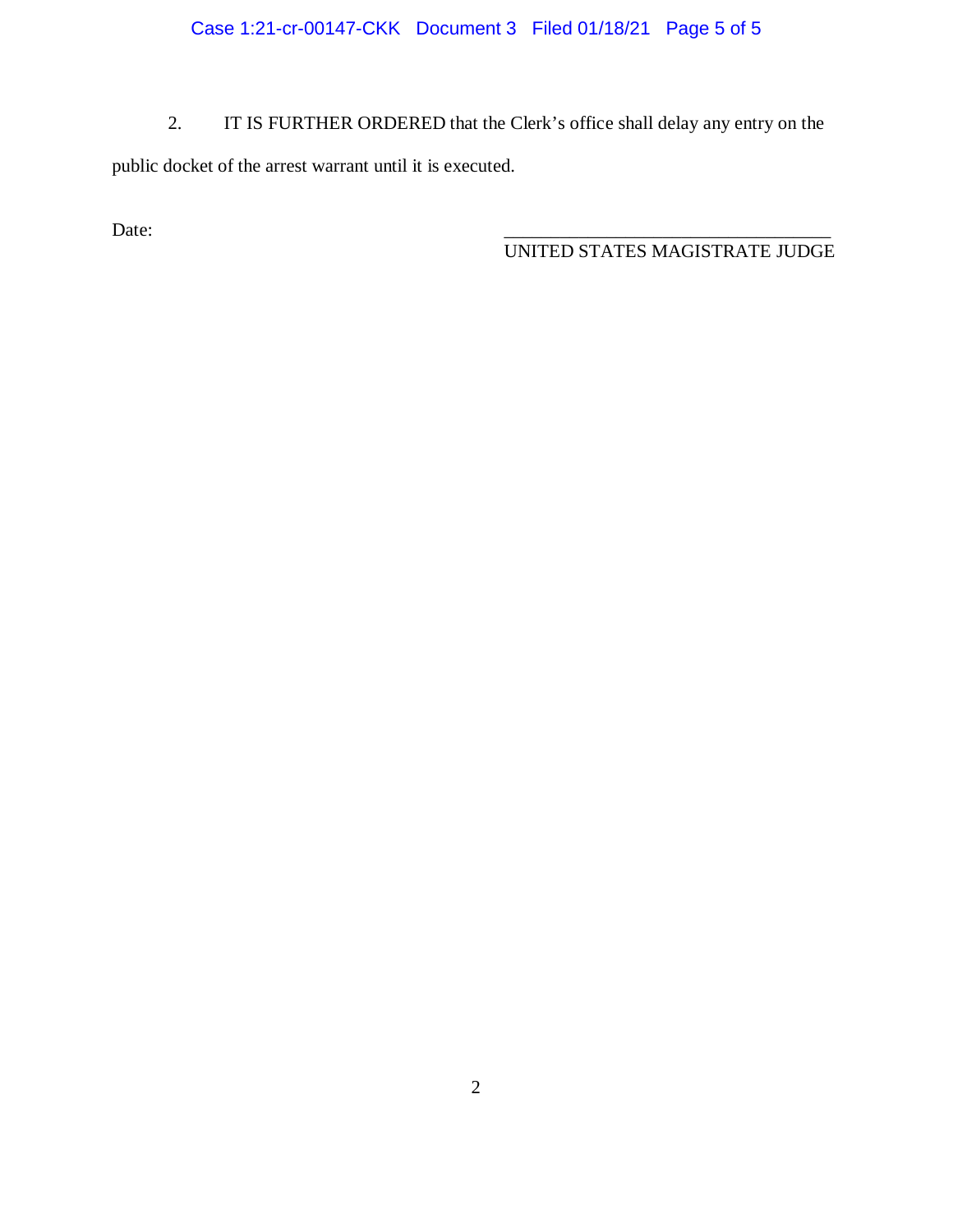# **IN THE UNITED STATES DISTRICT COURT FOR THE DISTRICT OF COLUMBIA**

| <b>UNITED STATES OF AMERICA</b>      | <b>Case No:</b>                       |
|--------------------------------------|---------------------------------------|
| v.                                   |                                       |
|                                      | <b>VIOLATIONS:</b>                    |
| <b>CHRISTOPHER RAPHAEL SPENCER,:</b> | 18 U.S.C. 1752 (a)(1)-(2)             |
|                                      | (Restricted Building or Grounds)      |
| Defendant.                           |                                       |
|                                      | 40 U.S.C. § 5104(e)(2)(C),(D),(G)     |
|                                      | (Violent Entry or Disorderly Conduct) |
|                                      |                                       |
|                                      | 18 U.S.C. $1512(c)(2)$                |
|                                      | (Obstruction of Justice)              |

#### **ORDER**

This matter having come before the Court pursuant to the application of the United States to seal criminal complaint, the Court finds that, because of such reasonable grounds to believe the disclosure will result in flight from prosecution, potential danger to law enforcement, destruction of or tampering with evidence, intimidation of potential witnesses, and serious jeopardy to the investigation, the United States has established that a compelling governmental interest exists to justify the requested sealing.

1. IT IS THEREFORE ORDERED that the application is hereby GRANTED, and that the affidavit in support of criminal complaint and other related materials, the instant application to seal, and this Order are sealed until the arrest warrant is executed.